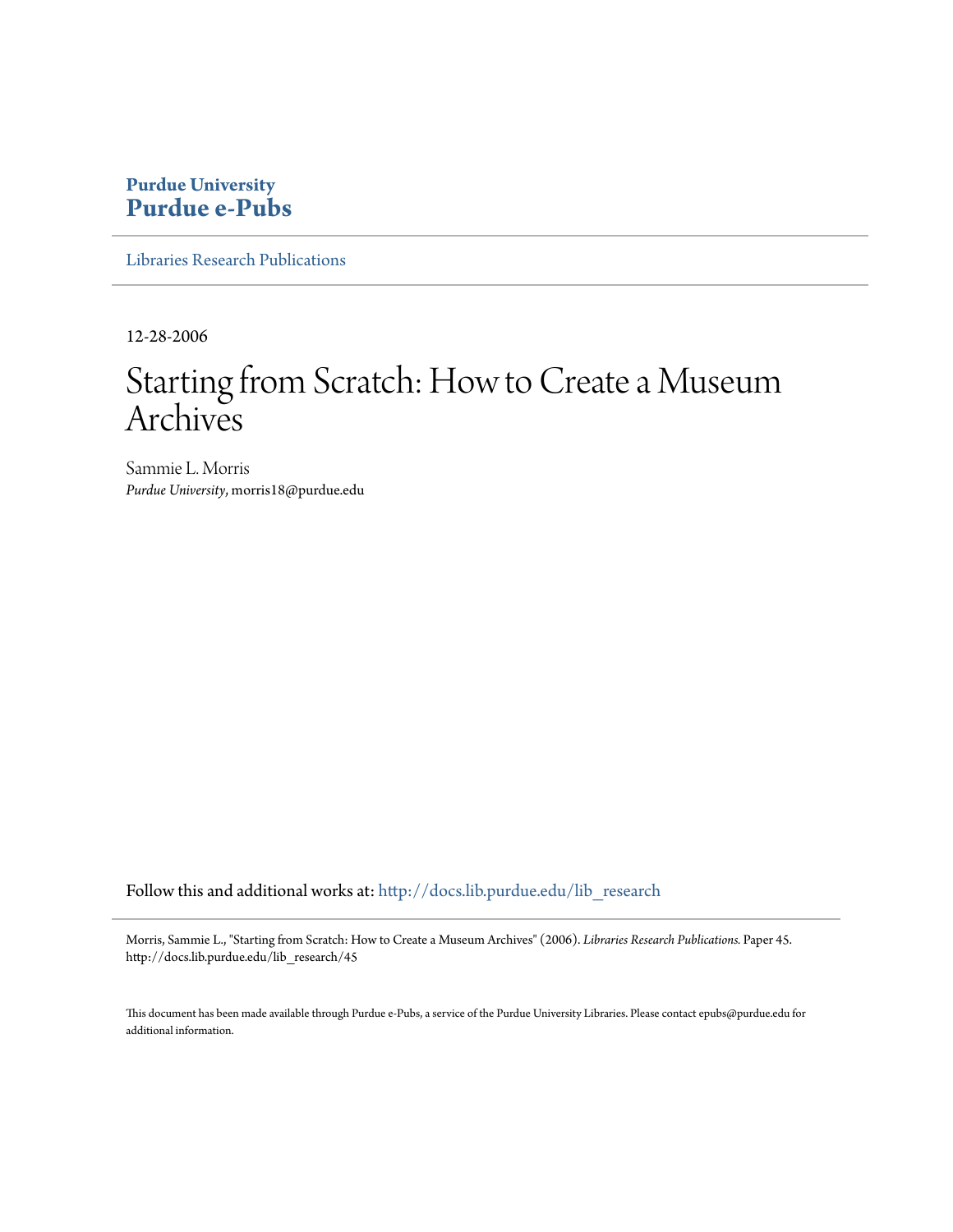## **Starting from Scratch: How to a Create Museum Archives**  By Sammie Morris, Managing Archivist, Dallas Museum of Art (Published in *Museline* by the Texas Association of Museums, Summer 2003)

## **Introduction**

Perhaps you have read David Gracy's article on museum archives ("Two Peas in a Pod: Archives for Museums," *Museline,* Spring 2001) and become convinced that your institution would benefit from a formal archives program. You may have already been gathering historical documents and photographs but are unsure how to identify, store, organize, preserve, and manage these materials. Maybe your museum has an upcoming anniversary to celebrate, or you may simply be interested in increasing efficiency within your organization by providing better access to information. Space can be an issue for many museums, and it is cost-prohibitive to store non-essential records. In the age of eBay and Antiques Roadshow, safeguarding valuable photographs, artifacts, and documents is another significant issue. This article, written for the non-archivist, will provide the nuts and bolts for starting an archives program in your museum.

## **Defining "Archives"**

The term "archives" can be used in three different ways. Archives are: 1) the records, regardless of format, created or received by a person or organization during the conduct of affairs and preserved because they contain information of continuing value. Within a museum, the term "archives" refers specifically to the noncurrent records of the institution, or those records required less than once every two to three months by staff to do their jobs, that document the growth, activities, and accomplishments of the museum;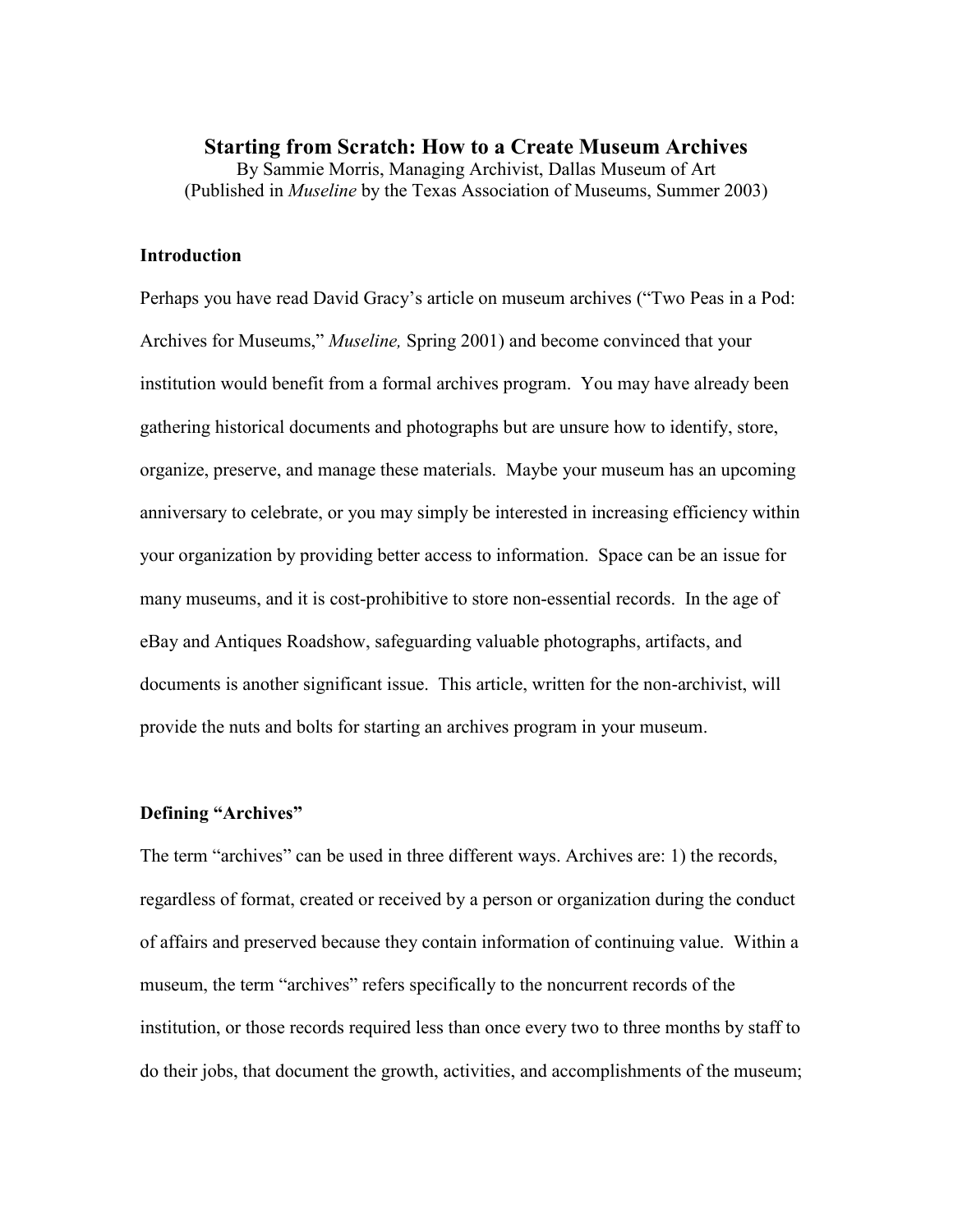2) the building or part of a building where archival materials are located (archival repository); 3) the agency or program responsible for selecting, acquiring, preserving, and making available archival materials.

#### **What Do Museum Archivists Do?**

The museum archivist evaluates institutional records (and special collections, if applicable) for permanent value, provides guidelines for staff weeding and retention of files, serves as the museum's source for information regarding its history, preserves archival materials for ongoing use, and ensures legal compliance regarding institutional records (financial, personnel, and certain other types of records are required by law to be kept for a certain period of time). In this way, the museum archivist will often wear many hats, including those of historian, special collections curator, and records manager.

The museum archivist also appraises, arranges, describes, preserves, and makes accessible the permanent records of an institution or individual by performing the following duties: protecting and storing institutional records, organizing records according to standard archival practices, creating guides to the records for access, providing reference services to staff and the public, and conducting oral histories as needed.

The archivist seeks to identify all records kept in the museum, determine whether records are current or not, increase security of original, valuable records by placing them in the archives, consolidate and organize records for access, preserve records for future use,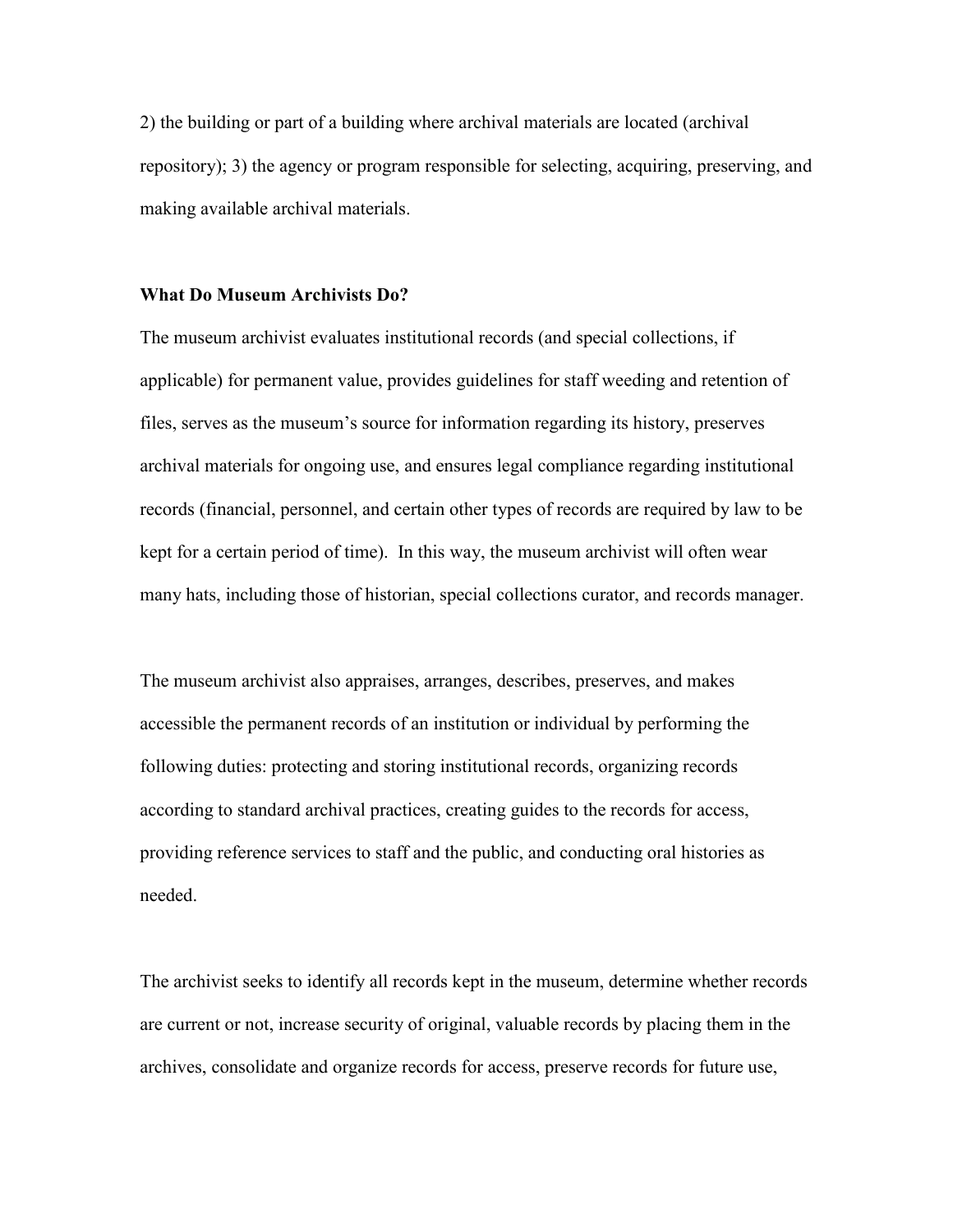create a plan for disaster response for archival materials, and promote the museum's archival resources to staff and the public.

## **Archival and Non-Archival Records**

The archivist is trained to appraise records for their short-term or long-term value. Only records with long-term value are considered archival. Archival records are kept permanently in the Archives for future research needs. Items with short-term value are non-archival and are not kept in the Archives.

Examples of archival records generated by museum staff include: policies and procedures; meeting minutes; department head correspondence; exhibition and event documentation; files of friends groups; photographs; audio/video materials; legal papers (including contracts, deeds of gift, wills and bequests, loan agreements, and invoices or other proof of ownership of objects in the museum's permanent collection); museum printed material such as brochures and catalogues; press releases; and architectural and building records.

Examples of non-archival records include duplicate materials; draft papers and/or proofs for publications; calendars/appointment books; phone message books; blank forms; to-do lists; and purchase orders (when originals are retained by Accounting Department).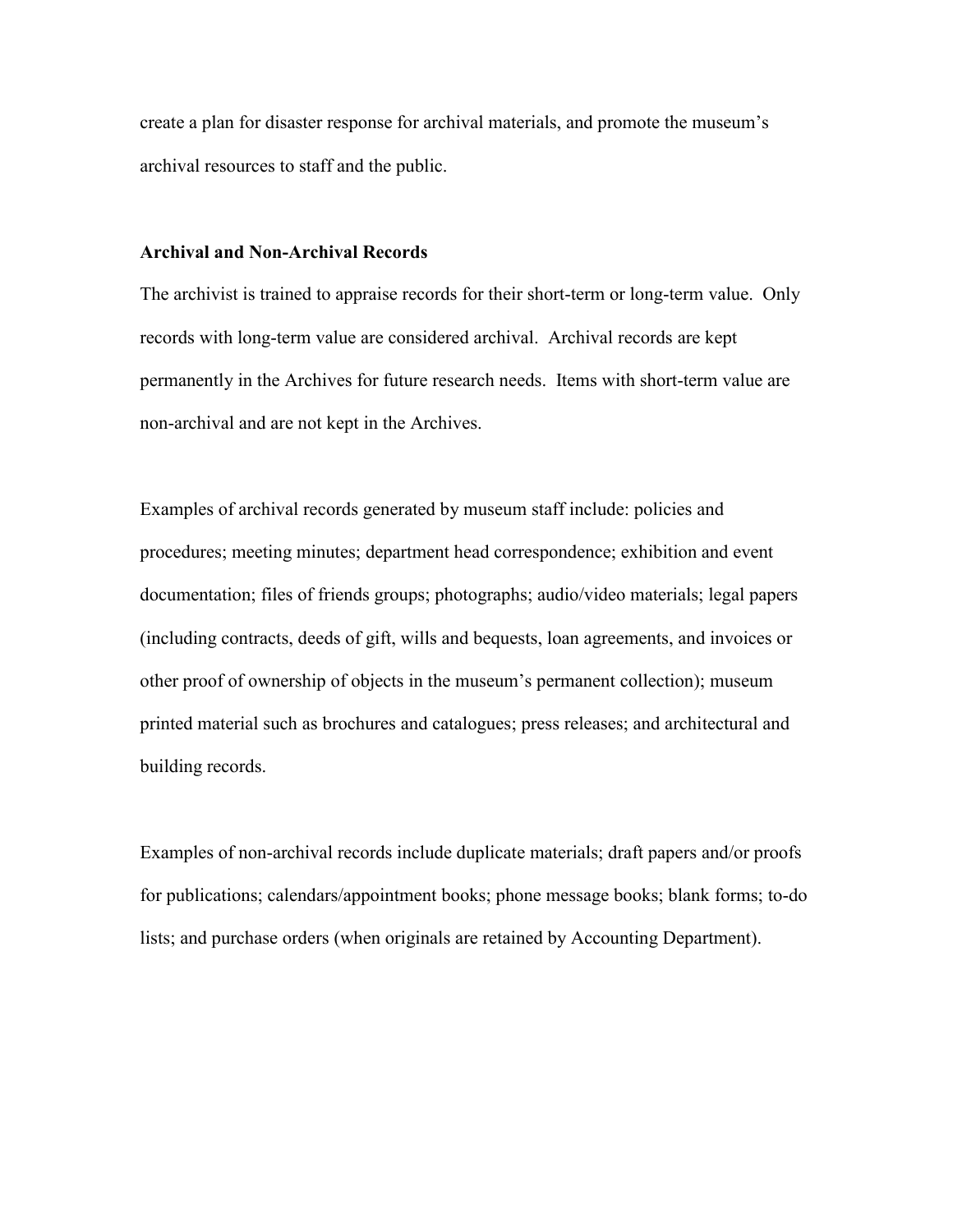## **Current Versus Non-Current Records**

Only *noncurrent* records are kept in the museum archives. Records are noncurrent when they are needed less than once every couple of months by staff to do their jobs. *Most*  general administrative records over two years old are considered noncurrent and can be transferred to the archives. There are some exceptions to this rule, such as files documenting the museum's permanent collection. Such files are always considered current because they are needed by Registrar's and Curatorial staff on an ongoing basis to do their jobs. Institutional policy dictates whether collection files are managed by the archivist or by Registrar's staff, and this differs amongst institutions. Regardless of which department collection records fall under, steps should be taken to preserve and properly safeguard these files. It is important that the archivist works with Registrar's and Curatorial staff to accomplish this task for the overall good of the institution.

#### **TEN STEPS FOR GETTING STARTED**

## **1. Locating Funding**

Numerous funding agencies provide start-up costs for archival programs. These are available from federal agencies, state archives programs, and even local historical organizations. The National Endowment for the Humanities and the National Historical Publications and Records Commission both provide funding for preserving and providing access to historical information, primarily of national significance. The Texas State Library and Archives Commission makes recommendations for grants and helps locate funding for archival and preservation projects. The Institute of Museum and Library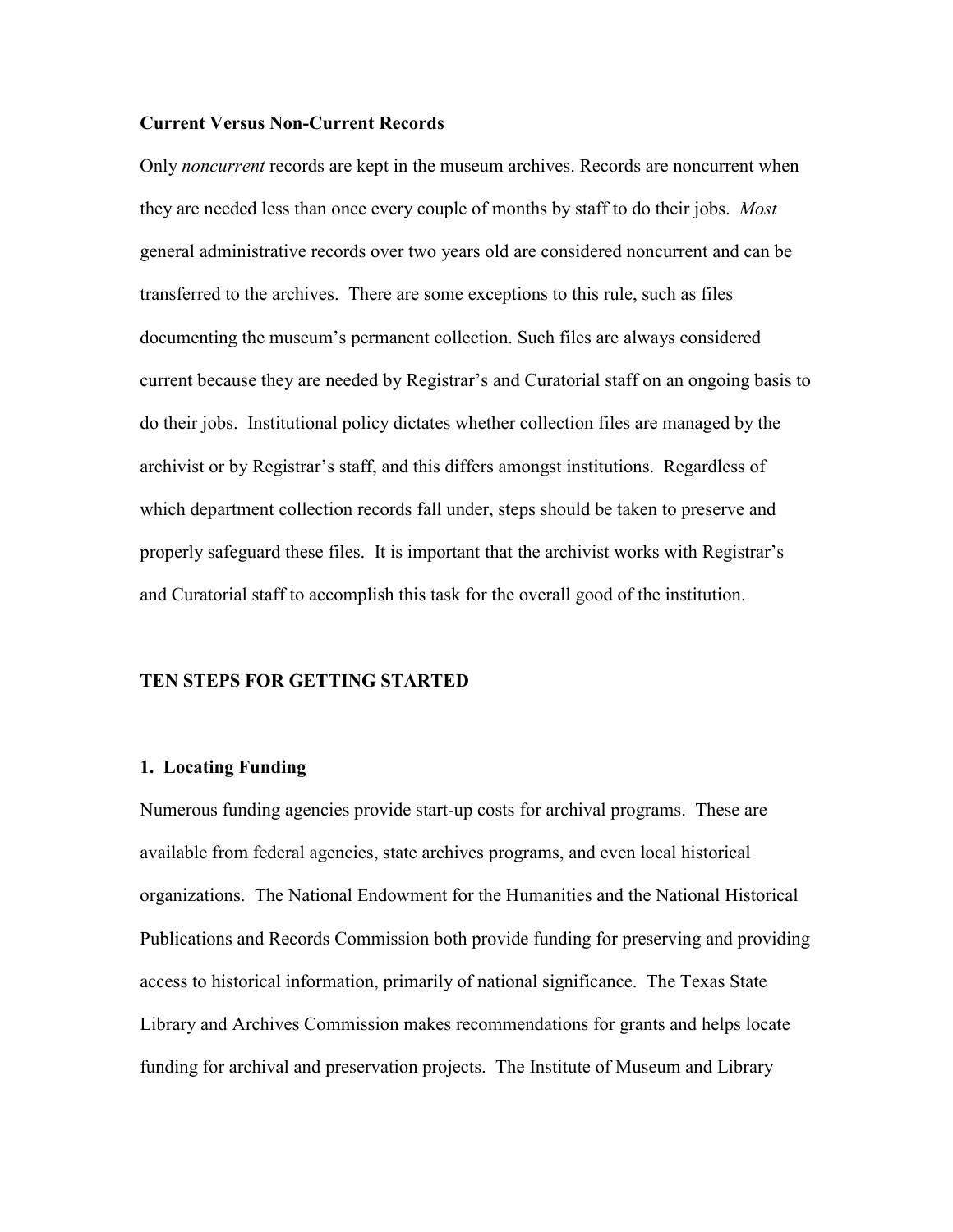Services is another agency that provides archives funding with a special focus on new technology. The Andrew W. Mellon Foundation also provides funding to improve access to archival information of interest to scholars and art historians. The Summerlee Foundation provides funding for preservation of Texas history. Numerous local foundations offer funding to preserve local history, so it is a good idea to investigate sources of funding in your area. In particular, place special emphasis on foundations that have similar interests to those of your institution. Past the initial grant period, there must be adequate, ongoing funding to allow for the archivist's salary, equipment and shelving, and archival supplies in the museum's operating budget.

## **2. Hiring an Archivist**

The Society of American Archivists and The Society of Southwest Archivists are two organizations that provide training and continuing education for individuals working with archival collections. When hiring an archivist, your ideal candidate should have at least a Master's degree in Archives or Library Science with a concentration in archives work. Individuals possessing a Master's in History with a strong background in archives training and experience may also be considered. It is preferable to hire Certified Archivists who have passed an examination in archives work and methodology in addition to logging a required amount of archives experience and training prior to taking the exam.

Because the archivist must work with all museum departments regarding their records, in addition to working with donors, trustees, and the public in conjunction with oral history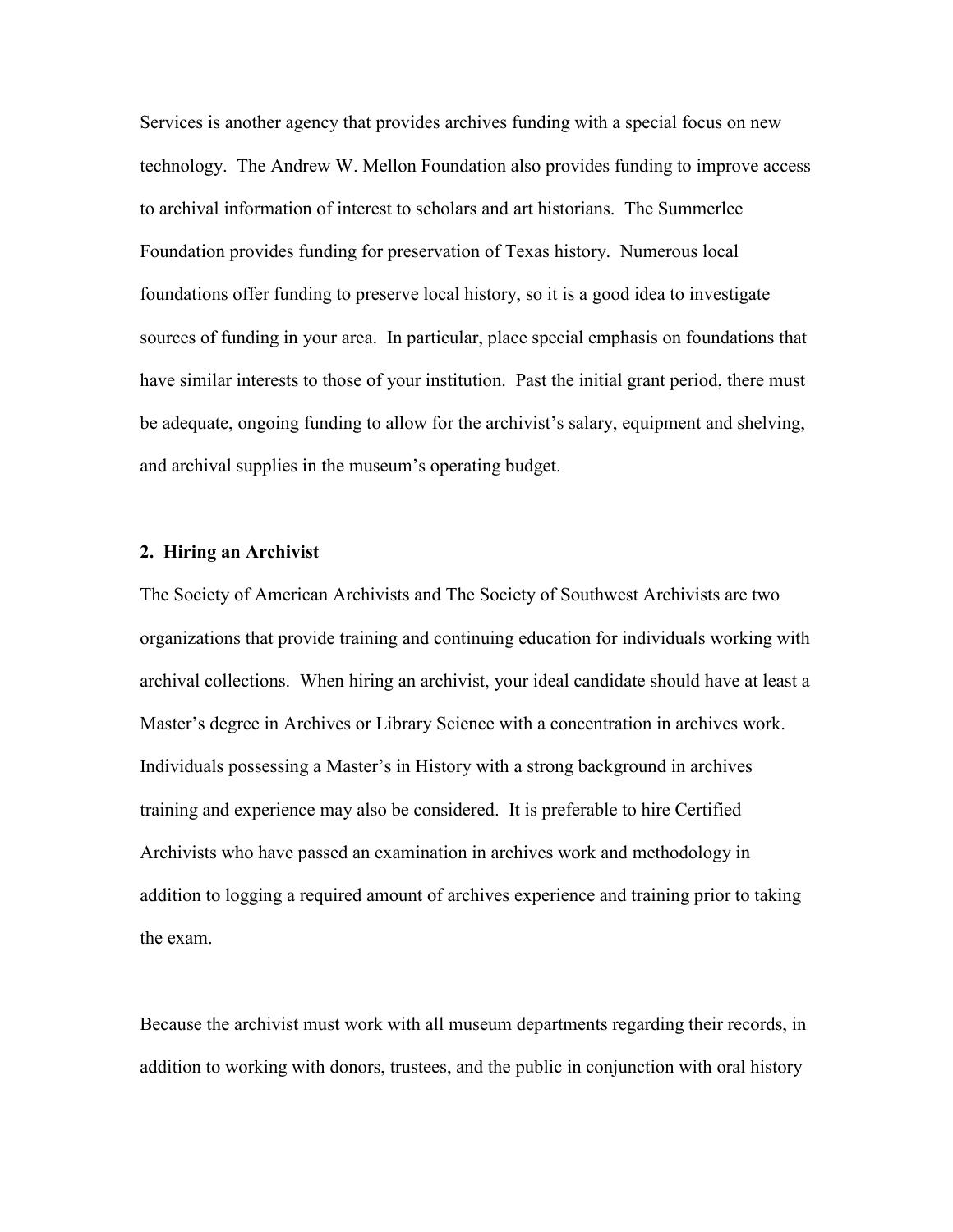and reference duties, it is essential that the archivist is provided with the authority to create and enforce record keeping and records access policies and procedures. Ideally, the archivist would report to the Director of the Museum; however, many museum archivists currently report to Head Librarians or Curators.

## **3. Outfitting an Archives Storage Space**

Having one secure, environmentally stable location for archival files storage lessens the likelihood of misfiling records or losing access to valuable information. The Archives should be adequately protected from theft and natural disasters and should be located above ground without close proximity to water pipes, hot water heaters, or other materials capable of emitting light, heat, and/or liquids that will cause damage to valuable records. The storage area should, at the same time, be easily accessible to the archivist from his/her office and processing areas. Collections should be non-circulating, with access to the archives stacks limited to the archivist and any others that require access to the area in case of an emergency. Ideally, the space should be outfitted with security cameras and a combination key card or code entrance along with a key necessary for entering the area. The archivist should always retrieve items for staff and the public to ensure that items are properly returned and that the organization of the materials within the archives is not disturbed. Unlike library collections, the materials kept in archives are unique and permanently valuable; they cannot be replaced if lost or stolen.

The Archives storage area should be kept at a constant low temperature ranging from 65- 70 degrees, constant low relative humidity (35-50%), low light/UV levels, and fire and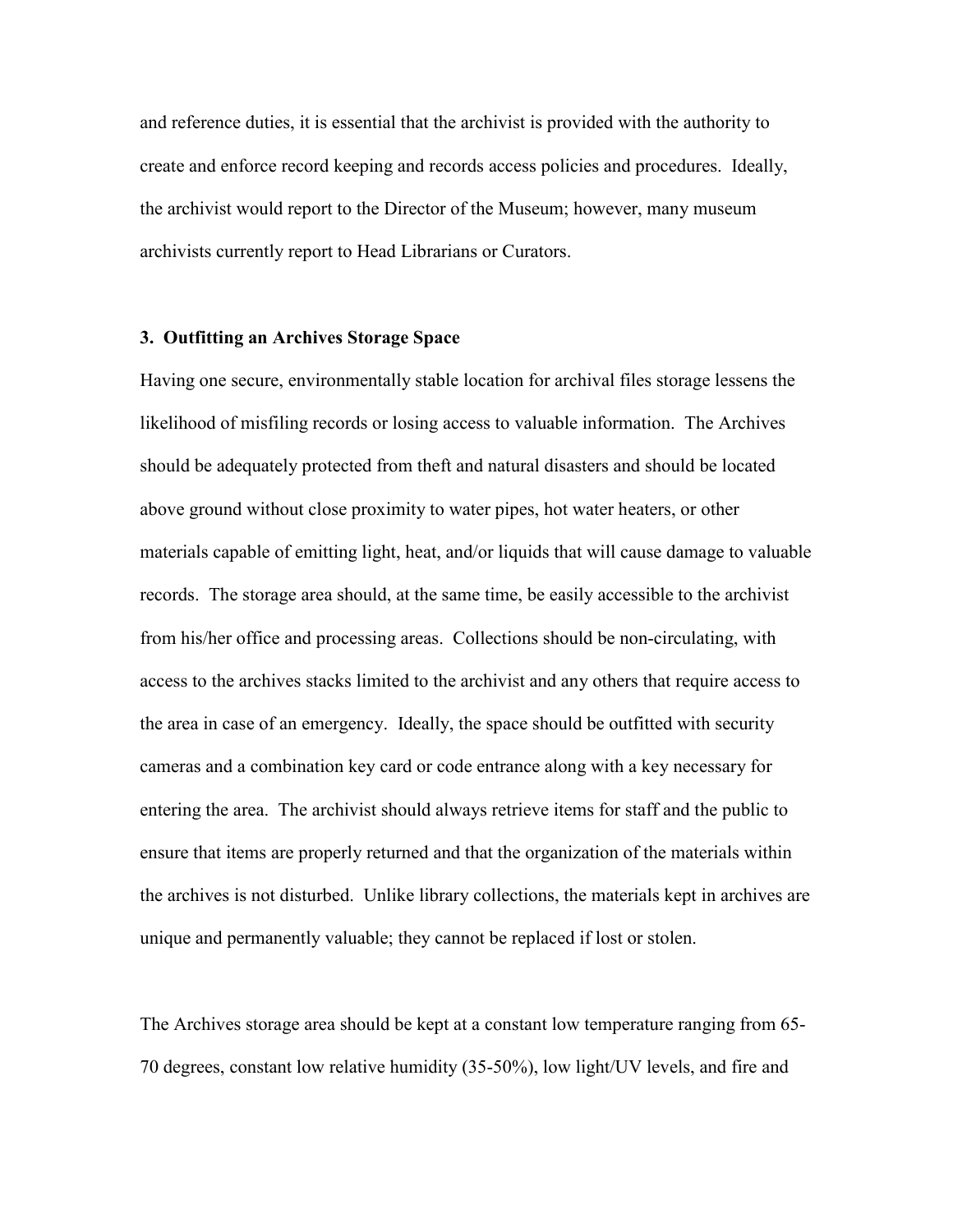water detection and prevention systems. Shelves should be securely attached to the floor and the walls to prevent collapse. Papers should be stored in acid-free folders and boxes. The storage area should be well maintained and monitored regularly for insect or mold infestation and fluctuations or extreme levels of light, temperature, and humidity. There should also be ample space in the archives for future growth.

## **4. Conducting Records Surveys**

Records surveys provide thorough overviews of the collections that will eventually move to the archives. They are the best way to identify the types of records generated by your institution, seek out duplicate files in various offices, find out what staff needs are for file retention, and identify confidential records stored in the museum. Using findings from records surveys, you will be able to develop a plan to consolidate and transfer vital and historical records to the archives, restrict access to confidential information, and determine space needs for records storage areas. Perhaps most importantly, one-on-one records surveys between the archivist and museum staff allow for open communication between departments and serve to assure museum staff that the archivist is committed to providing continuous, timely access to information currently kept in staff offices—it is important to stress that the materials will receive proper storage and preservation while remaining secure and accessible in the archives. Sample questions to ask staff during records surveys include: What types of files do you keep? Who is currently allowed to access them? What types of security do your vital records have? Do your files contain confidential/restricted information such as art valuations, donor information, credit card numbers, Social Security numbers, etc.? How often are these records used? Do your files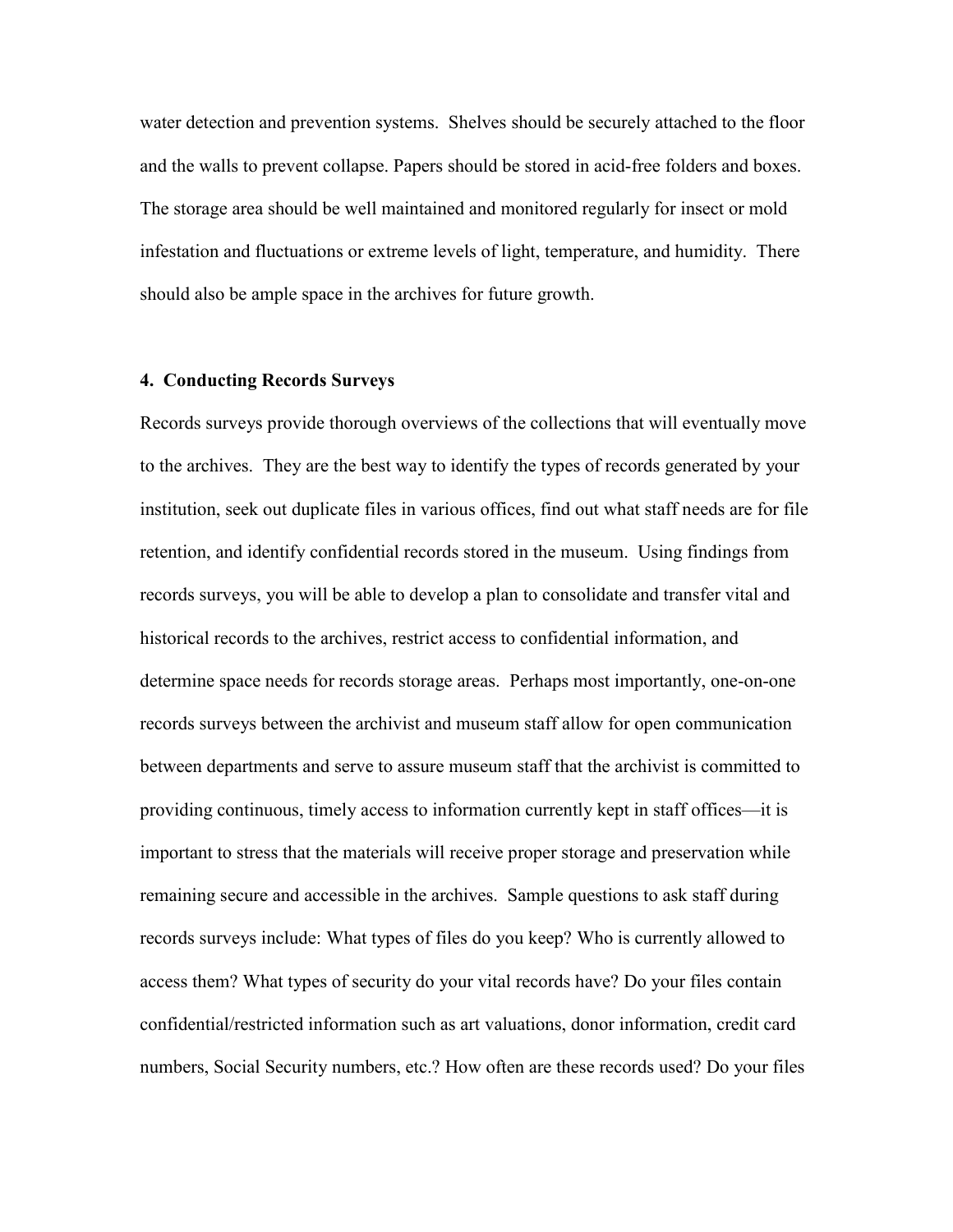contain photographs, legal papers, or other information that may need to be made accessible to other departments or separated for preservation reasons?

## **5. Consolidating Archival Materials**

Archival materials, once identified, should be carefully packed and transferred into the archives storage space. A system should be established for assigning acquisition numbers and shelf locations to records so that they can be easily retrieved and re-shelved for reference purposes. Boxes should be clearly labeled according to department/creator, type of files within the boxes, and dates of the materials.

## **6. Establishing Archives Policies and Procedures**

Archives should operate with the following policies and procedures in place: Mission Statement; Access and Use Policy for staff and researchers; Collecting Policy; Staff Records Policy (personal records vs. official museum records); Acquisitions Procedures; Records Transfer Procedures; Processing and Description Procedures; and Policies and Procedures for Destruction of Non-Archival Records.

#### **7. Learning Institutional History**

As museum historian, the archivist should become familiar with the institution's history by reading published information written about the museum and its collections, talking to long-term staff, donors, and volunteers, becoming familiar with the museum's organizational chart, or perusing early records for bylaws, mission statements, founders, etc. This information will be crucial to the archivist when organizing records later.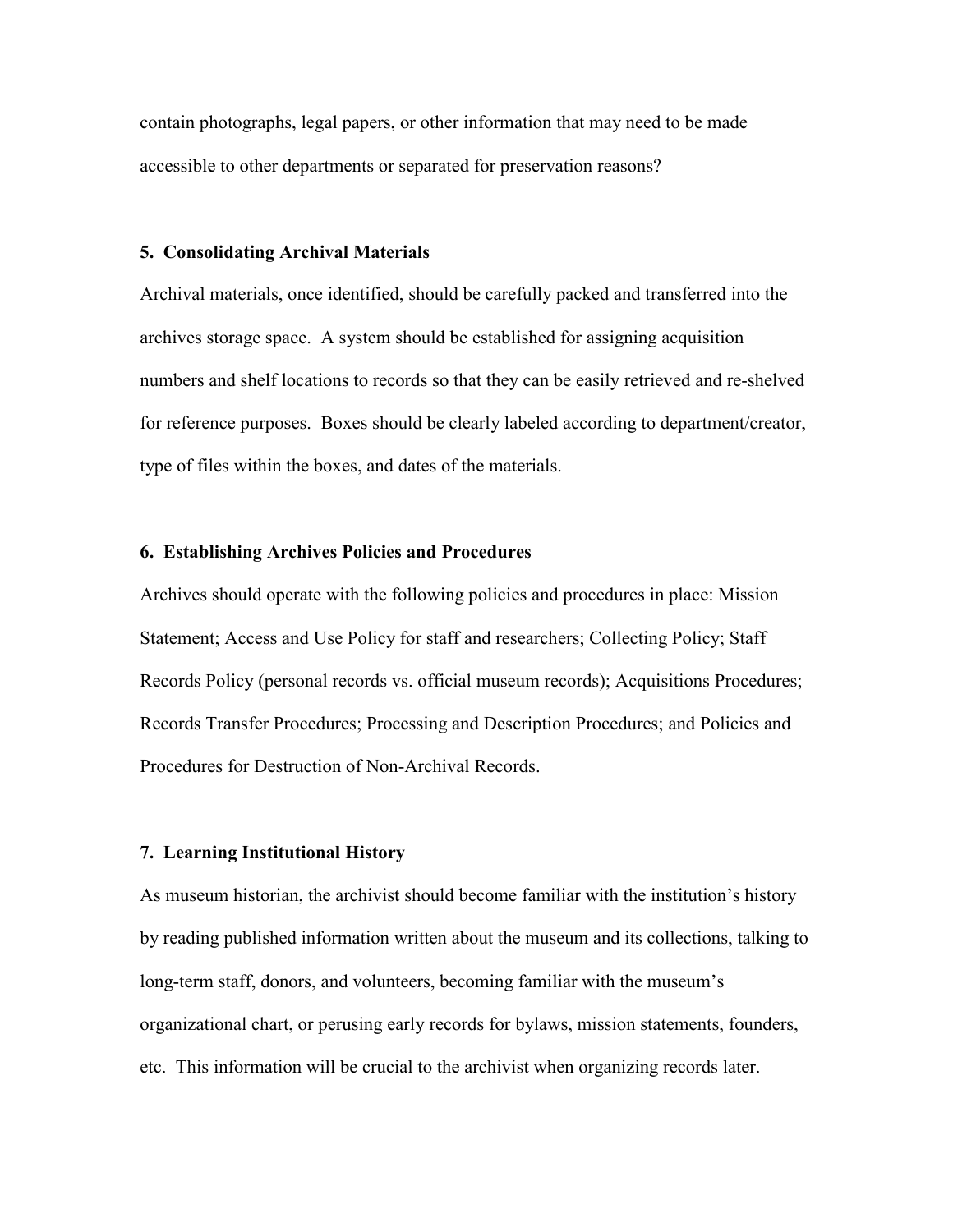## **8. Visiting Other Museum Archives**

Museum employees who may be unfamiliar with archival work but have been placed in charge of archival collections should visit other museum archives to learn how and where their archival materials are stored, what policies and procedures they have in place, what retention requirements they use for records, what types of supplies they use and the vendors they prefer, how they access information about their collections, and what types of security, environmental controls, and fire protection they have in place.

## **9. Prioritizing Processing**

It is important for the archivist to decide which archival materials to process first, depending on: frequency of use, research importance to the museum, historical significance, staff needs, fragility and/or condition of records. For example, an art museum would most likely want to process exhibition records first due to the number of reference requests relating to those records and the historical importance of the records to the museum. A museum planning a centennial celebration or publication of its history may want to focus first on founding documents and photographs.

### **10. Providing Arrangement and Description**

Arrangement and description of archival records requires professional archives training. Care must be taken not to disturb the original order of records as they come into the archives. Original order is crucial to understanding how the creator of the records related to the materials he or she generated. Provenance must also be considered—archival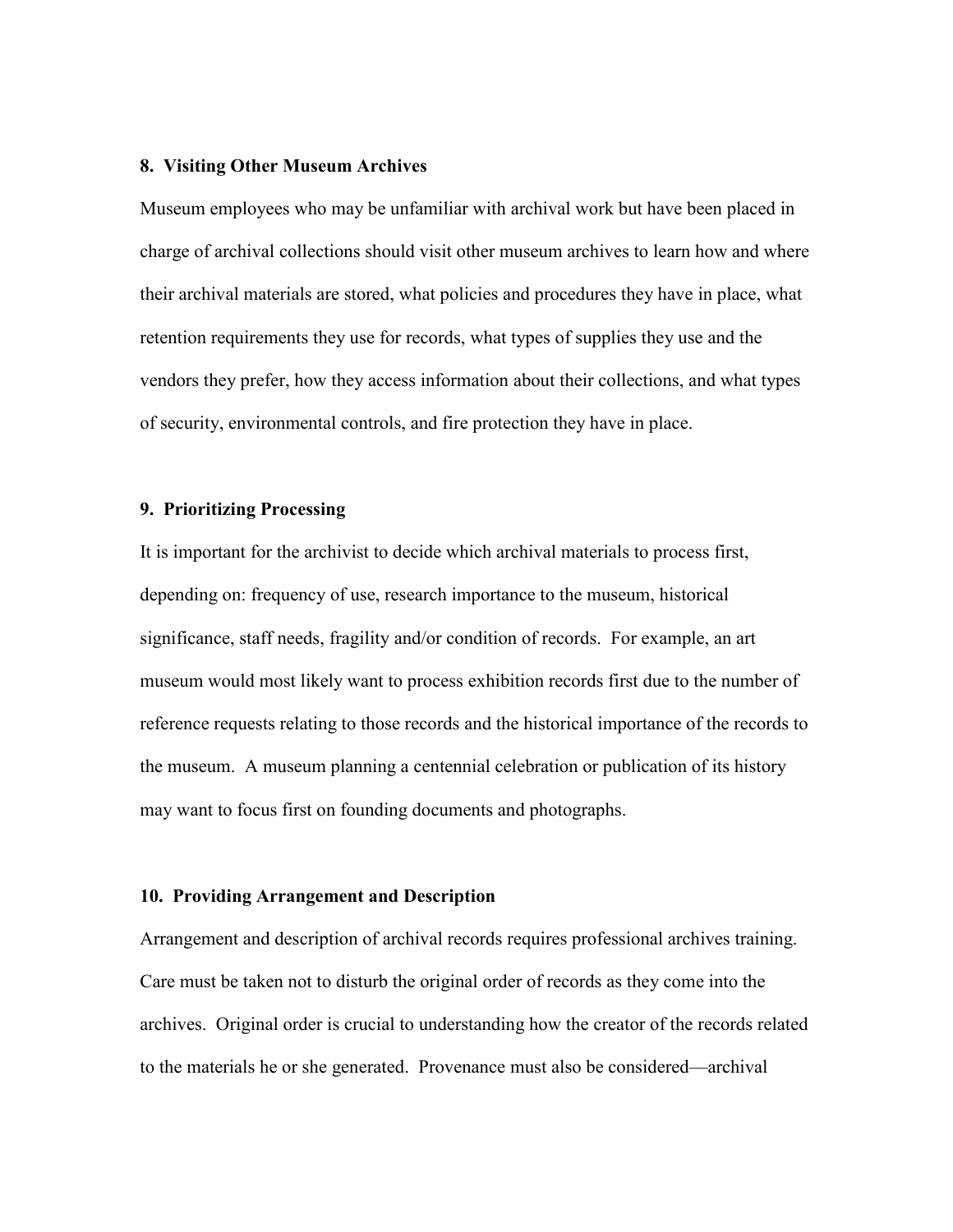records from more than one creator should never be mixed together, regardless of content or similar subject matters. Records groups should be established and inventories at the collection, box, and/or folder level should be produced to aid in accessing information in the records. Often record groups are created based on function. With museums, each separate department is an individual records group within the overall group of records generated by the museum. This type of arrangement serves to document the history, growth, and activities of each department while revealing changes within the organizational structure of the museum as a whole.

Many archival repositories choose to submit their catalog records to bibliographic databases such as RLIN and OCLC as a means of sharing resource information with other archives and libraries. Numerous archives have begun providing finding aids and digitized materials from their collections on the Internet. Encoded Archival Description (EAD) is another means of providing full-text searching capabilities to archival finding aids, and its use has begun to spread, primarily amongst academic archives. Other archival repositories rely solely on in-house databases or even printed finding aids and/or card catalogs. Most archival materials, regardless of the type of institution they are housed in, are cataloged at the collection level—it is not common for archivists to catalog at the item level, although this will depend on each institution's individual mission.

#### **Conclusion**

Following the ten steps listed above will enable your museum to build an archives that can serve the research needs of your staff, scholars, and the public; preserve your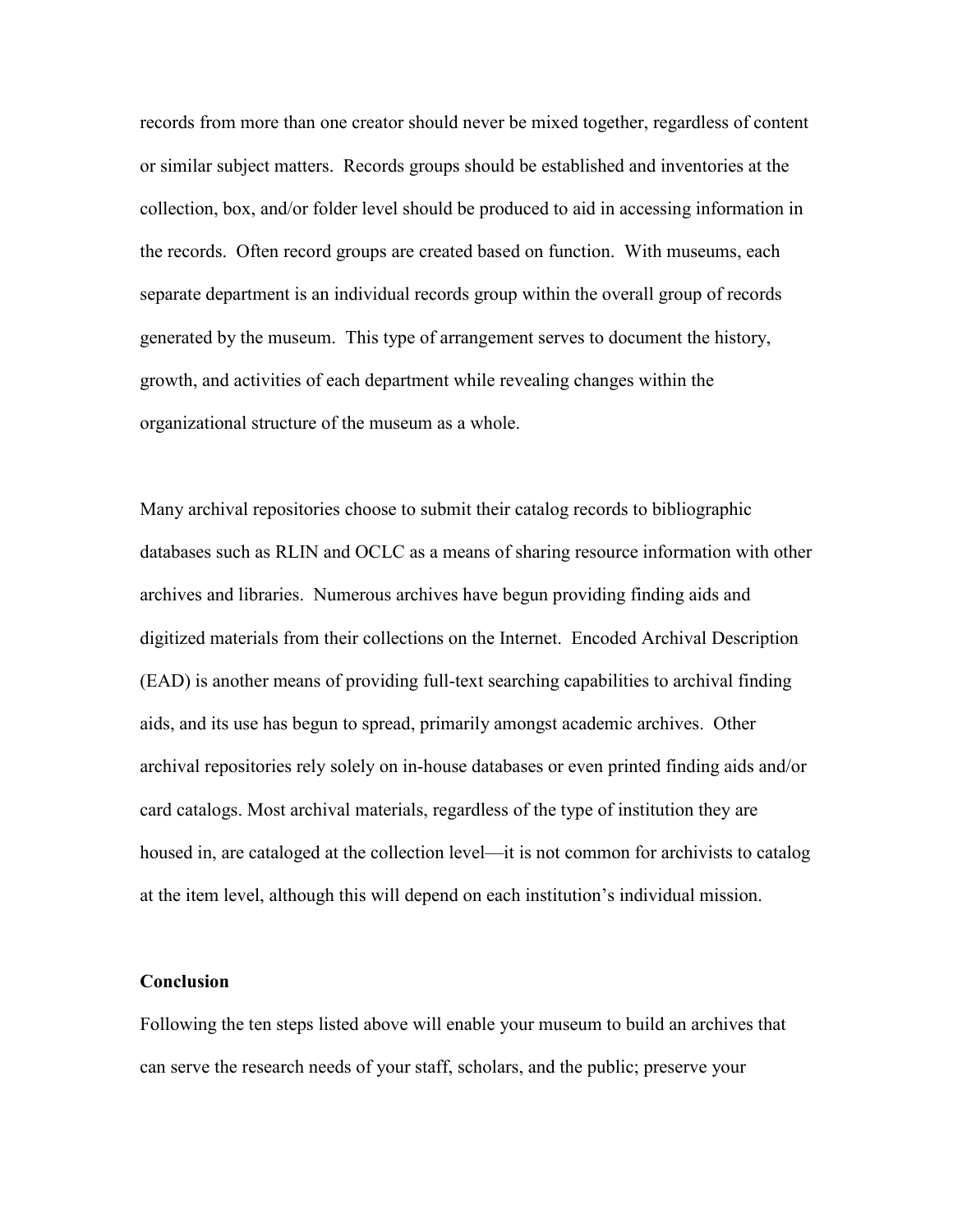institutional memory; support better management by improving efficiency and productivity through increased access to information; reduce operating costs by decreasing storage space needed for unnecessary records while also decreasing employee time spent trying to locate vital information; ensure that your museum is meeting its legal obligations for records retention; and reduce the risk of loss of vital records that would be needed to help your institution recover and continue to operate in the event of a disaster. Perhaps most importantly, archives exist to document the founding, growth, changes, and achievements of your museum. Ultimately, it is only by looking back and building upon its past that a museum can look toward its future, learn from its experiences, and continue to thrive and function well into the next century.

## **For Further Information**

1. Archivist's Primer from the Getty Information Institute

http://www.getty.edu/research/institute/standards/introarchives/index.html

- 2. Carlin, John. "Your Past is Disappearing: What Museums Should Know About the 20th Century Archives Crises." *Museum News*, Jan/Feb 1999
- 3. Deiss, William A. *Museum Archives: An Introduction.* Chicago: Society of American Archivists, 1983 **[Note: New edition pending]**
- 4. Society of American Archivists (Has a separate Museum Archives Section)

http://www.archivists.org/

5. Society of Southwest Archivists

http://info.lib.uh.edu/ssa/ssa.htm